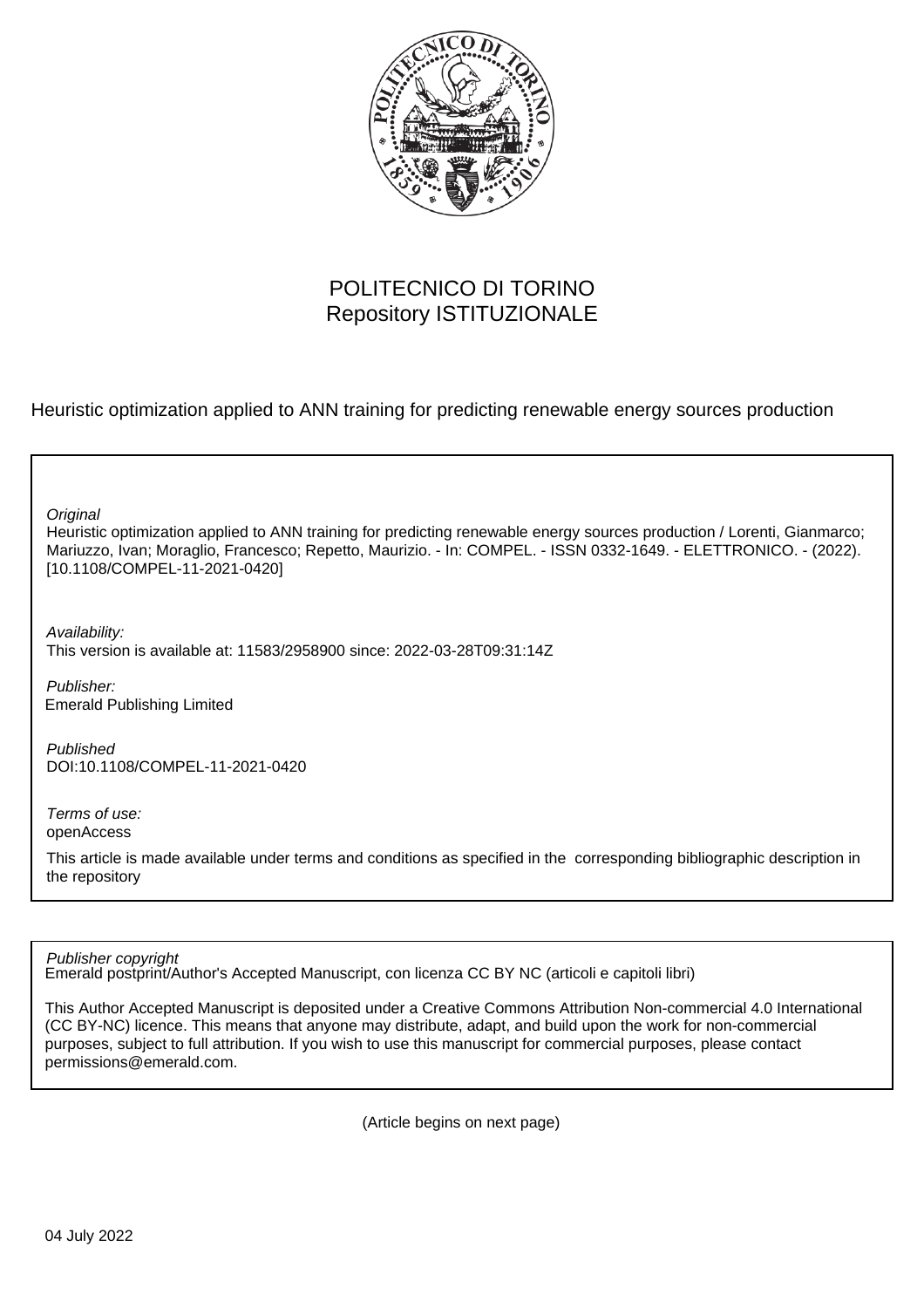# **Heuristic Optimization Applied to ANN Training for**

# **Predicting Renewable Energy Sources Production**

## **[structured abstract](file://///societyimages/qae/How%20to%20write%20a%20structured%20abstract%20(new).doc)**

**Design/methodology/approach (limit 100 words)**

This contribute shows the application of heuristic optimization algorithms to the training phase of ANN whose aim is to predict renewable power production as function of environmental variables like solar irradiance and temperature. The training problem is cast as the minimisation of a cost function whose degrees of freedom are the parameters of the neural network. A Differential Evolution algorithm is substituted to the more usual gradient-based minimization procedure and the comparison of their performances is presented.

# **Purpose (limit 100 words)**

Compare stochastic gradient method used for Neural Network training with global optimiser without use of gradient information, in particular Differential Evolution.

# **Findings (limit 100 words)**

The two procedures based on stochastic gradient and Differential Evolution, reach the same results being the gradient based moderately quicker in convergence but with a lower value of reliability as a significant number of runs does not reach convergence.

# **Research limitations/implications (limit 100 words)**

The approach has been applied to two pre problems and, even if results are encouraging, the need for extend the approach to other problems is needed

## **Practical implications (limit 100 words)**

The new approach could open the training of Neural Network to more stable and general methods, exploiting the potentialities of parallel computing

**Social Implications (limit 100 words)** no social implications are foreseen

# **Originality/value (limit 100 words)**

The research presented is fully original for the part regarding the Neural Network training with Differential Evolution

# **Plain Language Summary**

The work presented proposes a new method to increase the performance of neural network when applied to prediction problems that, for instance, could largely improve the penetration of renewable energy sources in energy grids.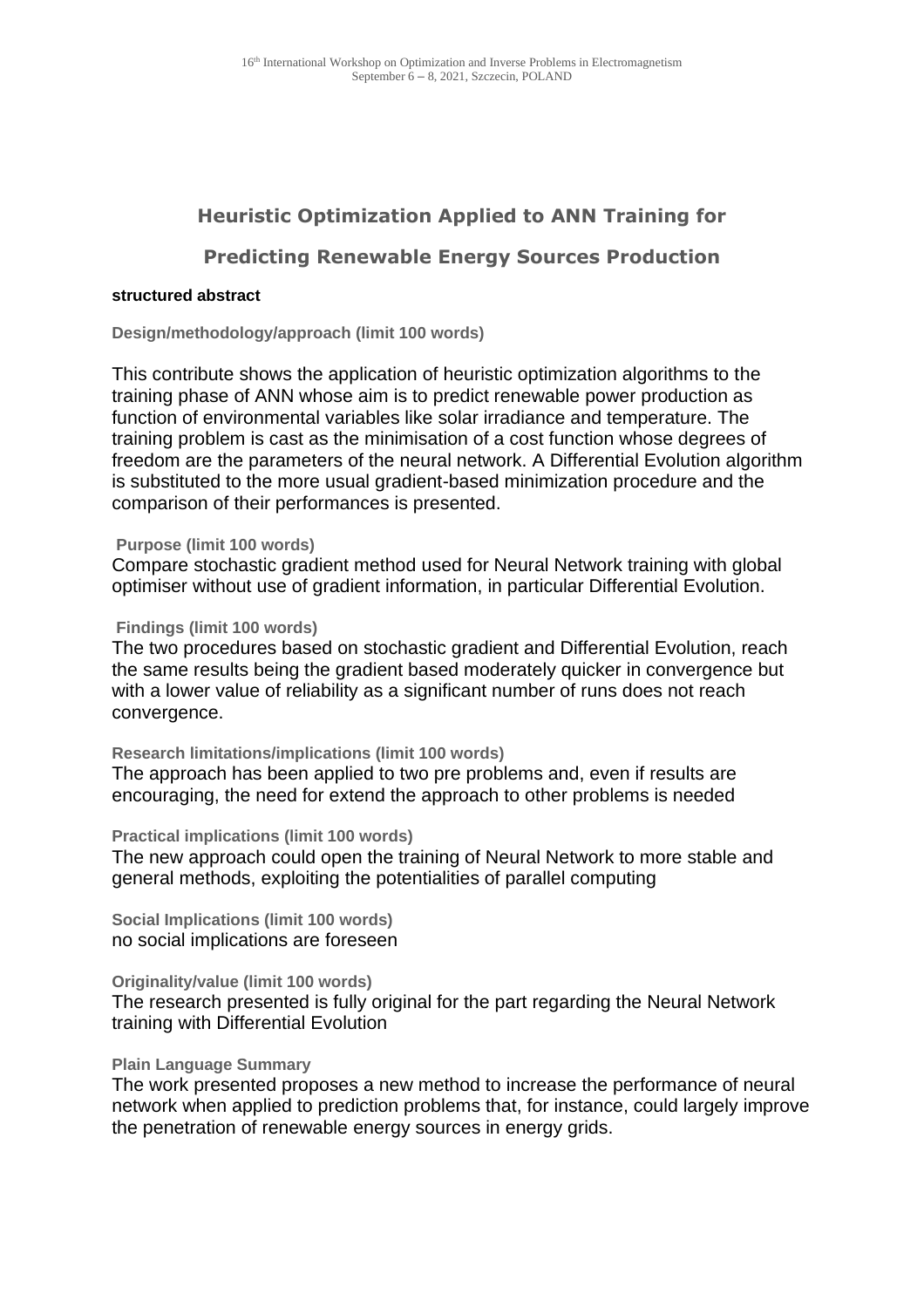**Abstract.** Predicting complex systems like Renewable Energy Sources depending nonlinearly on several physical parameters can be approached by a phenomenological method based on Artificial Neural Networks. This contribute shows the application of heuristic optimization algorithms to the training phase of ANN whose aim is to predict renewable power production as function of environmental variables like solar irradiance and temperature. The training problem is cast as the minimisation of a cost function whose degrees of freedom are the parameters of the neural network. A Differential Evolution algorithm is compared with the more usual gradient-based minimization procedure and the comparison of their performances is presented. In all the cases tested, Differential Evolution training process is showing results in line with those of the differential-based ones, with comparable convergence speed, always showing a more reliable behaviour, avoiding problems of premature convergence and overfitting affecting in some applications 20% of gradient-based procedures.

**Keywords:** neural networks, optimization, gradient descent, differential evolution.

## **INTRODUCTION**

The use of Machine Learning (ML) techniques applied to predict power production from renewable sources or electric load is becoming more and more widespread in electrical engineering. Different techniques are used going from regression methods [1], [2] to Artificial Neural Networks (ANN) [3], [4], [5]. The core of most of these techniques is based on the training process of a computational structure that is tuned to follow a nonlinear mapping between inputs and outputs. In neural prediction schemes, the quantity to be predicted *y* is computed as a function of regressors *x*, and no predefined model of this relation is set. Prediction is thus based on the minimization of the error between actual response values  $y_i$  and model output  $\hat{y}_i$ , where *i* denotes a sample belonging to the dataset.

When ANN are used, the training process is implemented through an optimization problem, that is looking for the minimum of an error function and it is usually performed by means of a gradient-based algorithm. This choice is due to the peculiar feature of ANN making the evaluation of the gradient of the error function computationally efficient using back-propagation scheme [6]. As the optimization problem is non-convex, the use of a deterministic gradient technique can lead to poor results as the "*error-surface may contain local minima so that gradient descent is not guaranteed to find a global minimum*" [6]. To overcome this problem, several stochastic, gradient-based methods have been developed, as for instance in [7]. A complete review of this class of minimization algorithms can be found in [8]. ADAM (ADAptive Moment estimator) method belongs to this class of algorithms and its use regarding Neural Networks optimization has become more and more widespread.

In this work, a different approach is proposed which uses a global optimizer based only on the value of error of the prediction, avoiding the computation of its gradient. The well-known Differential Evolution (DE) optimizer [9] is in fact adopted for this purpose and an extensive study of the performance of an ANN trained by ADAM and DE is performed.

In the following, a brief presentation of the ANN structure is given and its training by means of ADAM and DE is described. After that, the problem of predicting PhotoVoltaic (PV) power production is defined and the analysis of the accuracy and computational efficiency of ADAM- and DE-based training methods is discussed. Moreover, a similar comparison is performed using the same algorithms in the context of predicting Solar Thermal (ST) power production. For both case studies, various ANN architectures are tested using both optimisation methods. The architectures, however, are kept the same between case studies.

Finally, a discussion about the obtained results is presented.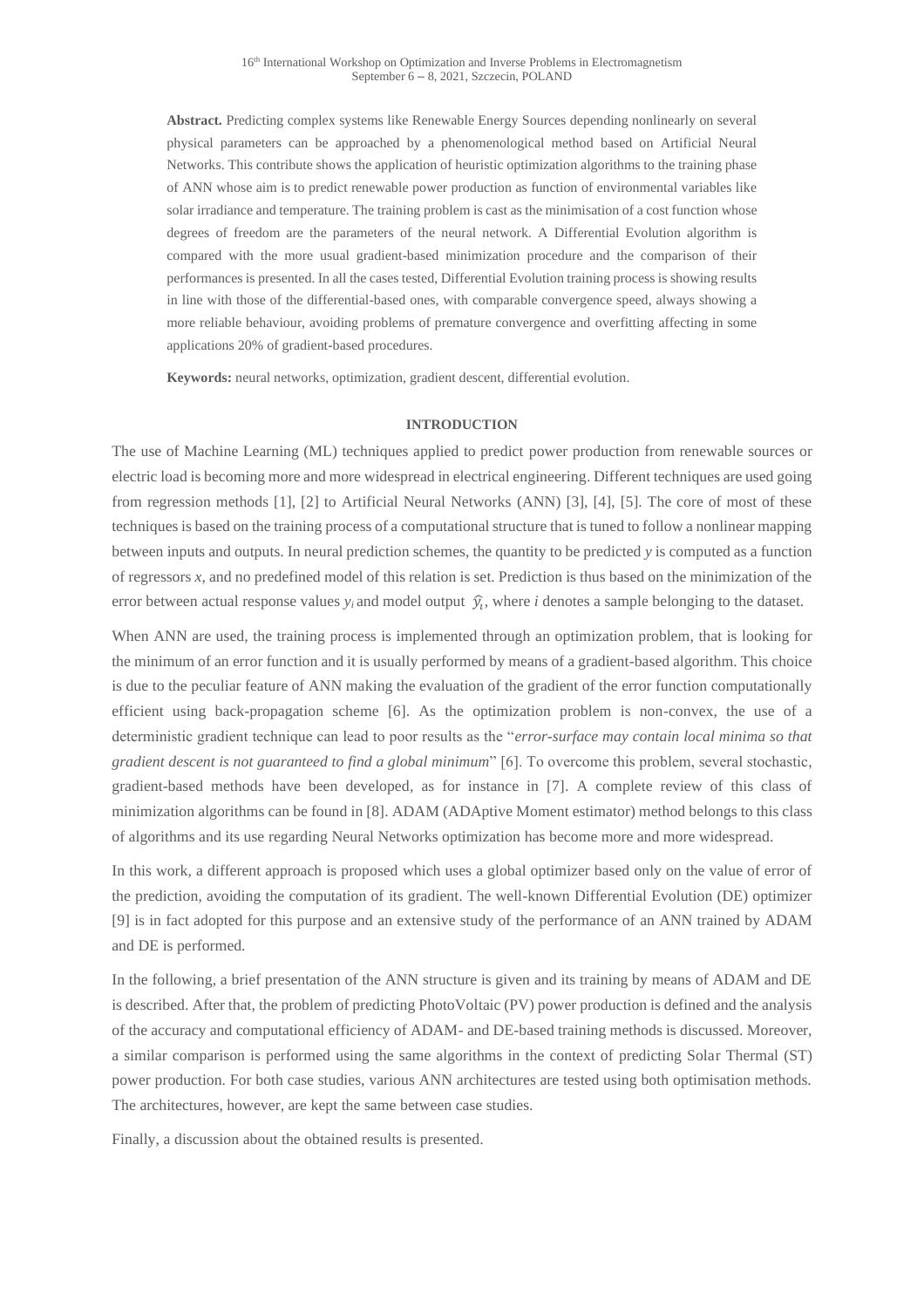## **ARTIFICIAL NEURAL NETWORK FOR PREDICTION**



**Artificial Neural Network architecture**

*Figure 1: Artificial Neural Network architecture with two layers and two neurons for each layer.*

<span id="page-3-0"></span>The fundamental element of a neural network structure is the artificial neuron, a statistical model of its biological counterpart. In a similar fashion, simplest ANN architectures can be obtained by grouping a certain number of neurons in a series of layers, whose notation can be seen in [Figure 1.](#page-3-0) This kind of ANN is one of the earliest neural computation models, and it is named Multi-Layer Perceptron (MLP) [13]. An MLP is a feedforward neural network, in that neurons in each layer have as their inputs the output signals of the preceding layer only. In other words, no feedback mechanism is considered.

In MLPs and other layered Neural Networks it is customary to distinguish between

- 1. *Input layer*: it is not accounted as a "real" layer belonging to the ANN, because its number of units is equal to the number of features in the training set, for instance  $(x_1, x_2, x_3, x_4)$  in Figure 1;
- 2. *Hidden layer(s)*: they are a series of fully connected layers (i.e. each neuron has connections/weights with each neuron of previous layer) representing the "black box" structure connecting input and output layers;
- 3. *Output layer*: this is the last one and its output is the global prediction of the ANN  $(\hat{y}_i)$  in figure 1).

Weight and bias values are the parameters which will be optimized while the neural network is being trained, where the former can be interpreted as synapses in a human brain while activation function mimics the mechanism of excitation of a neuron (firing). Starting with the input layer, the output of each layer is computed and is used as input to feed the next layer. In conclusion, to compute a layer output, two steps are needed: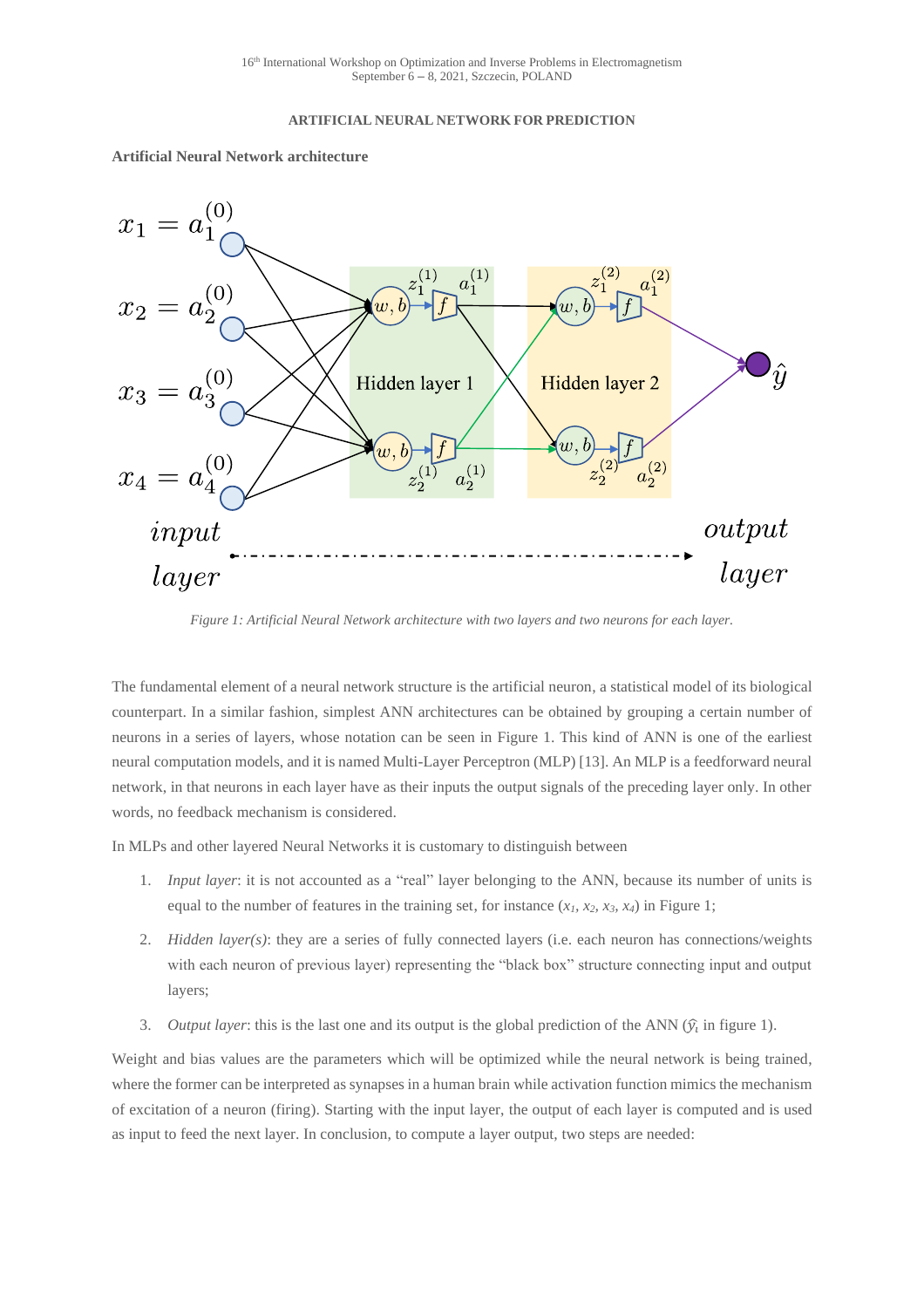- *Affine calculation*: is a linear evaluation by multiplying the weight matrix by the input X (i.e. output by previous layer) and by adding a biasing term.
- *Activation function*: it can be a non-linear evaluation through a proper function fed by previous linear calculus to obtain layer's output.

In all the analysis presented in this paper each layer is equipped with the Rectified Linear Unit (ReLU) activation function, with exception of the last one where the so-called identity activation function is applied transferring the output outside. For each hidden layer in the network, the affine calculations can be evaluated as

$$
Z^{[l]} = W^{[l]} * A^{[l-1]} + b^{[l]}, \qquad l = 1, \dots, L,
$$

where *l* is the index of the layer,  $A^{[l-l]}$  is the activation output by previous one  $(A^{[0]}$  is equal to the input values X for the first layer) and  $b^{[l]}$  is the *l*-*th* bias term. Then, by using ReLU activation function, the output is evaluated as

$$
A^{[l]} = ReLU(Z^{[l]}) = \max(0, Z^{[l]}), l = 1, ..., L - 1.
$$

For the last layer, it is evaluated by using identity activation function,  $A^{[L]} = Z^{[L]}$ . Weight matrices and biases shapes depend on the number of neurons of the current and past layer. In general, the weight matrix of layer *l*, *W*l, is has shape  $(N_l, N_{l-1})$ , where  $N_l$  is the number of neurons of the current layer and  $N_{l-1}$  is the number of units of the past one. Instead, the biasing term is a column vector of size *Nl*. By summing the number of weights and biases of each layer it is possible to estimate how many parameters are involved in the optimization:

$$
\#parameters = \sum_{l=1}^{L} (N^{[l]} * N^{[l-1]}) + b^{[l]}.
$$

## **First-order stochastic optimization algorithm**

First-order optimizers can minimize or maximize an objective function by means of sequential evaluation of its derivatives with respect to the optimization variables, hence are well suited for applications involving continuous, differentiable and convex objective functions. In many problems, however, the non-convexity of the objective function may cause such methods to be trapped in local minima (or maxima) while looking for the global one in the variable search space. Graphically it can be represented as a crooked path going from initial (random) to optimal conditions with many spikes and oscillations. Several strategies have been investigated to address this point [7] by updating parameters not with past gradients directly, but using first or second order momentum of the past gradients. Stochastic Gradient Descent (SGD) with Momentum evaluates the exponential moving average of the gradients and uses it to update the parameters according to the learning rate; RMSProp performs similar calculations by using the square of the gradients instead. ADAM, which has been used in this paper, combines both first- and second-order moment estimates to update the parameters of the ANN and the path towards global minimum results to be much straighter and smoother than that obtained using simple gradient-based optimization. In this paper, the stochastic nature of the procedure is only due to the random initialization of both weights and biases. Since no batching is performed, such assumption makes each run different from the others and results must be averaged over multiple runs of the algorithm. The particular implementation of the ADAM algorithm used in this work can be found in [12]. The ADAM procedure can be run by specifying two parameters that are under user control, namely the (exponential) decay parameters involved in computing the moving averages of first- and second-order moment estimates. All parameters are used with default values but the following two: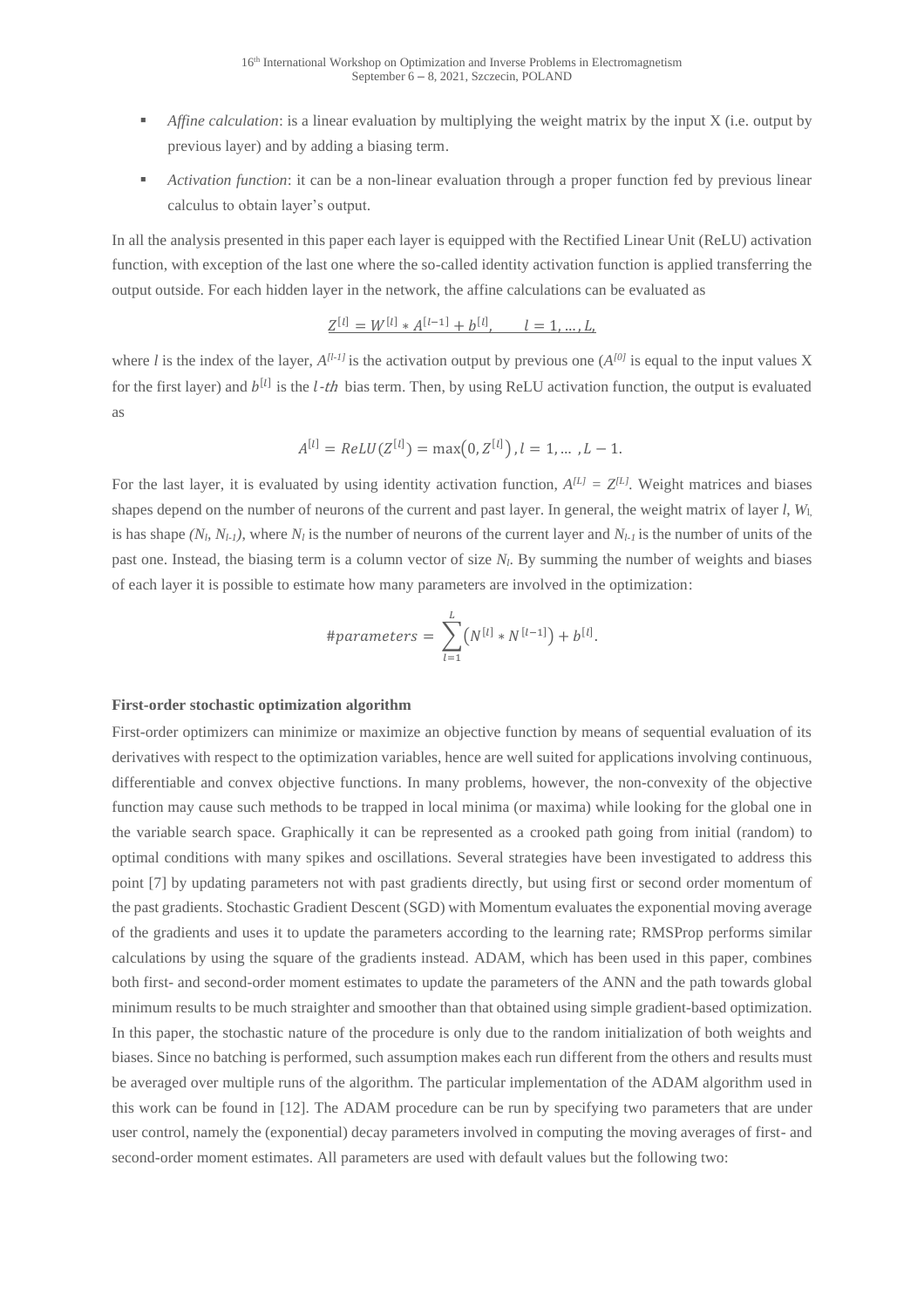- Learning rate: that is the update ratio of the gradient vector in new iterations, here set at the value of 1E-4.
- Stopping criteria: that is the number of iterations without further improvement of the objective function after which the procedure is stopped even if convergence has not been reached, Early Stopping, set at 10 epochs.

## **DIFFERENTIAL EVOLUTION GLOBAL OPTIMIZER**

## **Short description of Differential Evolution technique**

Differential Evolution (DE) refers to a class of population-based global optimizers [10]. Such algorithms are stochastic in nature and only require the evaluation of the objective function in a certain number of points for aiming at the optimal solution. The points where the objective function is evaluated are the individuals of the population, which are usually represented as vectors in a n-dimensional space. The population is randomly initialised within the feasibility domain and it is then iteratively updated at each new generation through a sequence of operations which consists in mutation, crossover, selection. The algorithm requires a small number of control parameters to be set: the population's size, *NP*, the mutation factor, *F*, and the crossover probability, *Cr*. The mutation process is the characteristic feature of all DE algorithms [10]. In the classical version, mutation consists in creating a new individual (mutation vector) from three randomly selected individuals  $(v_1, v_2, v_3)$ , each one different from the others:  $v_3$  provides a base vector, to which a differential term is added, which is evaluated as the difference between  $v_l$  and  $v_2$  scaled by the mutation factor. A trial vector,  $v_{trial}$ , is then created performing a crossover between the mutant and a fourth vector, *vx*, chosen from the population. The crossover phase consists in randomly selecting elements from  $v_x$  or the mutant, basing on the crossover probability, thus mitigating the effects of the mutation search strategy [10]. The classical version of the algorithm also forces at least one element to be taken from the mutant, so that at least a different value from those of  $v_x$  is considered. Finally,  $v_{trial}$  and  $v_x$ are compared in terms of objective function, keeping the best one as a new individual for the next generation's population. This process is performed on all individuals at each generation, for a specified number of generations or until convergence (with respect to a given stopping criterion) is reached.

## **Differential Evolution applied to Artificial Neural Network**

In this study, DE strategy has been applied to the training phase of an ANN. The individuals in the population are vectors of Neural Network parameters values (weights and biases), hence each individual corresponds to a different ANN. A variation to the classical DE strategy has been performed, as the best individual in each generation is chosen as the base vector for the mutation strategy, rather than randomly selecting it from the population. The cost function is evaluated as the Mean Squared Error (MSE) of the ANN output on the training set. The hyper-parameters have been set up as:

- $NP = 50;$
- $F = 0.3$ ;
- $\blacksquare$  *Cr* = 0.6.

The optimisation procedure is carried out for 400 generations. However, an early stopping may occur from the 10-th generation on, in case there is no significant variation in the objective function for ten consecutive generations.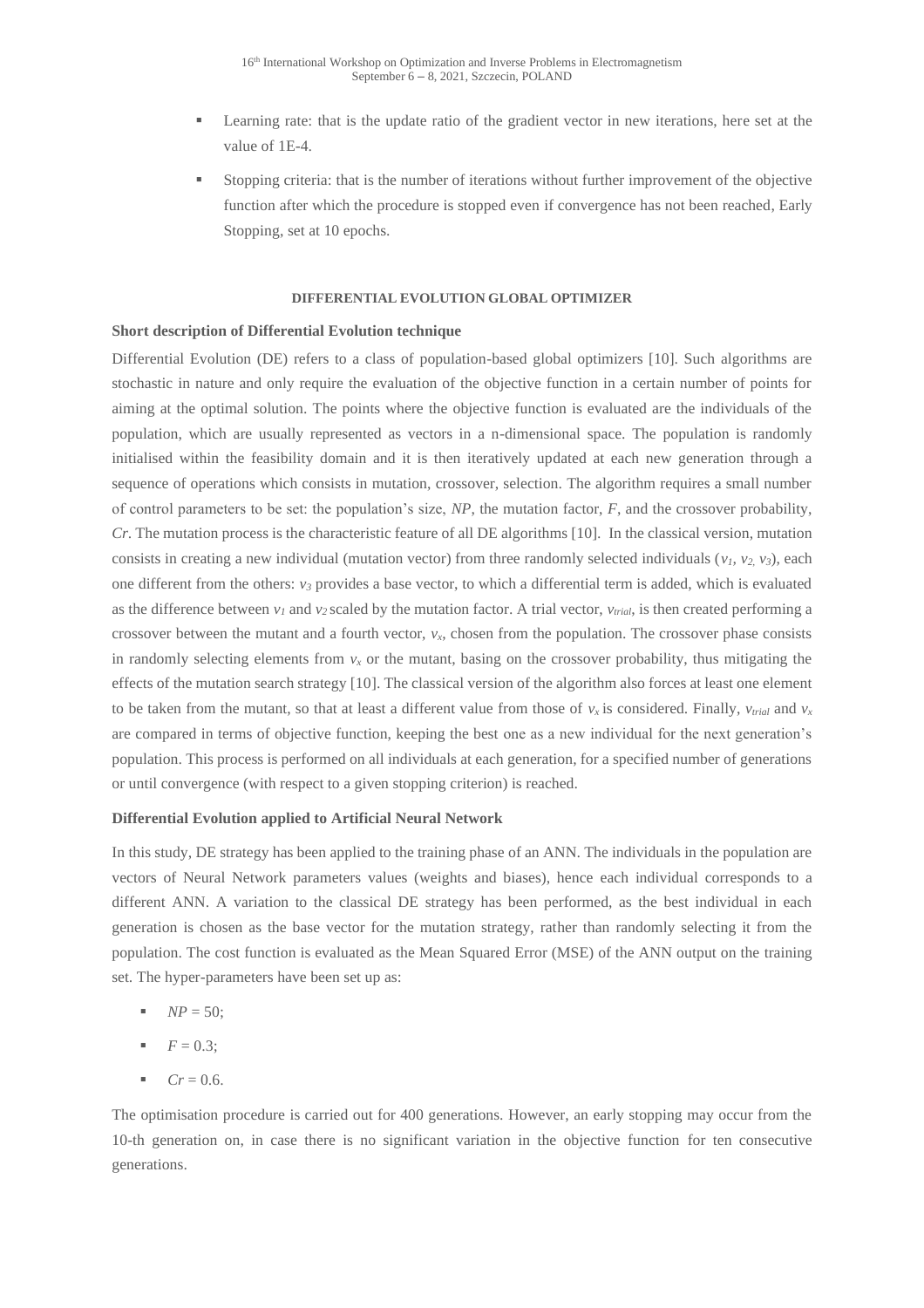## **CASE STUDIES**

## **Photovoltaic plant prediction**

The first case study in this paper involves the optimization of neural network parameters for predicting time series data extracted from a real PhotoVoltaic (PV) plant located in northern Italy. Input dataset contains both environmental variables or features and a target variable (in this case, photovoltaic power), monitored quarterhourly from 23/7/2018 to 01/01/2021, for a total of 85812 samples. The features used here are

- $\blacksquare$  global irradiance [W/m<sup>2</sup>];
- $\blacksquare$  module temperature  $[°C]$ .

No data referring to external temperature were available in the dataset. Then, dataset has been divided in training, validation and test set. The difference between the last two subsets is that the former is used to check model performances over unseen data during its training at each epoch, while the latter is used to perform predictions after the ANN has been trained. To boost convergence, features have been scaled with respect to the relative maximum value, then 70% of the dataset is used to train the ANN while the remaining is equally separated into validation and test set. No batching is applied, so the whole training set is processed once optimizing.

## **Solar Thermal plant prediction**

The second case study refers to a Solar Thermal (ST) plant power prediction located in EU. Input data in this case are represented by a year monitoring period going from 01/05/2018 to 01/05/2019 on an hourly base (i.e. 8760 values for each environment variable and target variable). In this second case, involved features to predict the target (solar thermal power) are

- $\blacksquare$  global irradiance [W/m<sup>2</sup>];
- external temperature  $[^{\circ}C]$ ;
- $\blacksquare$  water flow rate [m<sup>3</sup>/s];
- $\blacksquare$  supply temperature  $[°C]$ ;
- $\blacksquare$  return temperature  $[°C]$ ;
- $\blacksquare$  supply-return temperature difference  $[°C]$ .

Even if the latter feature is directly connected to the solar power delivery, it has been discarded since it is evaluated as difference of two already monitored temperatures and hence to avoid data redundancy. Also in this case study, the data have been divided according to the following procedure: 70% in training set and 15% for both validation and test sets and, no batch size is applied and same scaling procedure has been adopted.

## **NUMERICAL TESTS**

To evaluate how both optimization strategies are effective, their ability to tune weights and biases has been tested over the two case studies described above. Several neural network architectures have been investigated by progressively increasing the number of hidden layers from 1 to 5, keeping constant and equal to 5 the number of neurons for each layer. Hence, the total number of trainable parameters (W and b) changes according to the equation presented previously, setting the number of neurons equal to 5 for all layers but the input and output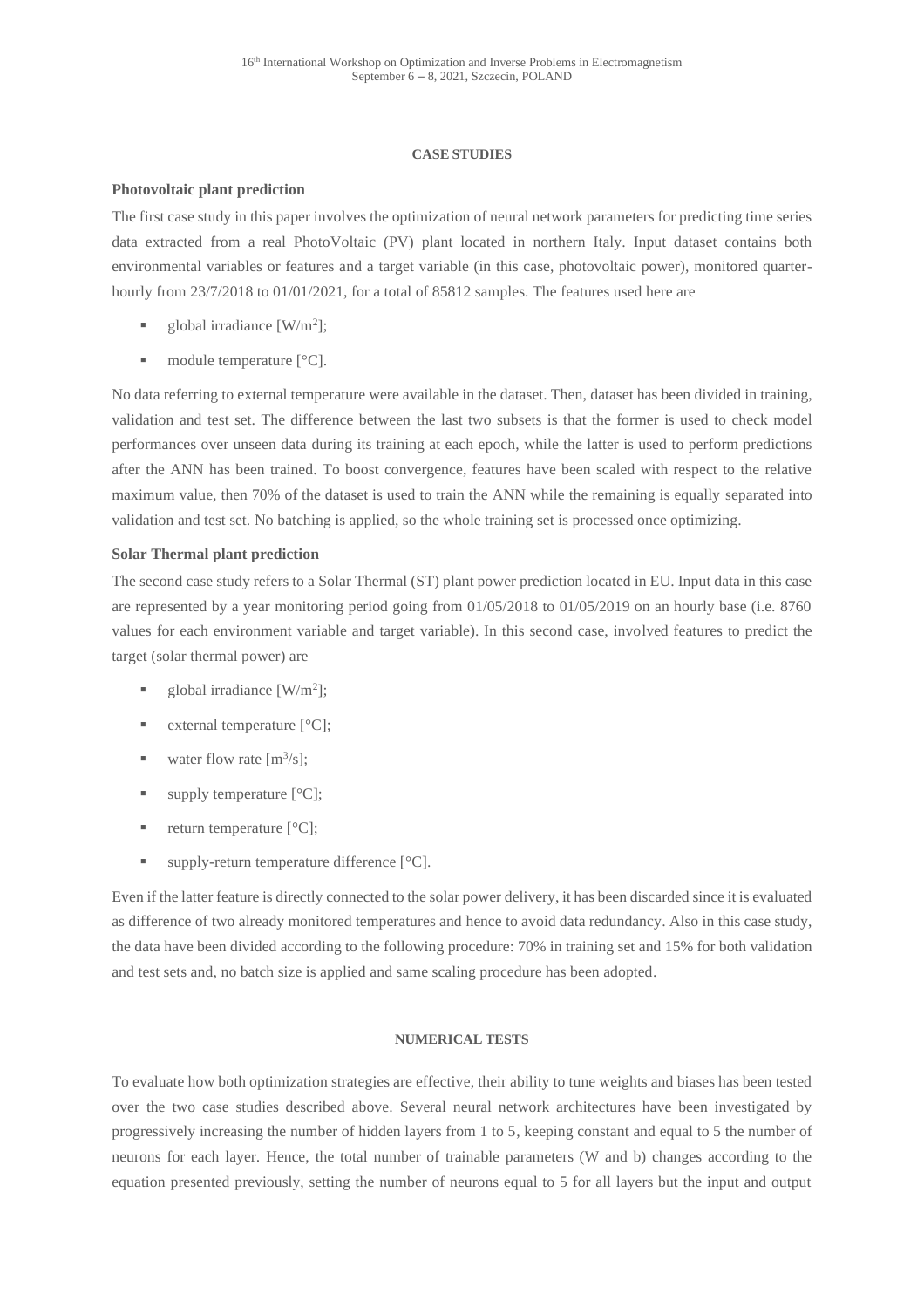ones. The Mean Squared Error (MSE) has been used as the loss function to be minimized and the Normalized Mean Absolute Error (NMAE) is the metric used to present the two models' output. In the latter, for both scenarios (Photovoltaic and Solar Thermal) the Mean Absolute Error (MAE) has been normalized with respect to the maximum value of power in the dataset. Due to the stochastic nature involved in both algorithms, their performances have been evaluated on 50 runs and then comparison has been performed by taking into account the median value of both NMAE values over the validation set and the CPU time required by the simulations on a state-of-the-art laptop PC. Distributions of all 50 runs results are anyway stored and used for plot output. The tests have been conducted on a laptop whose processor is an Intel ® Core™ i7-10510U CPU with clock speed 2.30 GHz and memory size of 16 GB.

## **ADAM and Differential Evolution comparison for Photovoltaic**

The comparison is made firstly by looking at the violin plots reporting the distribution of results over the runs. In all violin plots presented, the yellow line represents the median value while the green triangle is the arithmetic average of the results over 50 runs.

Main results obtained are reported in figures from 2 to 6 for PV case study. As it can be seen from the analysis of NMAE, both methods reach a value of NMAE which is around 0.015 in all ANN configurations. A comparison of median NMAE values between two methods is reported in Fig. 4 as function of the number of hidden layers while Fig. 5 reports the computational time versus the number of degrees of freedom: by fitting it by means of a polynomial curve it can be seen the CPU time of ADAM is increasing (almost) linearly while the DE optimizer shows a non-negligible quadratic term. In Fig. 6 the actual and predicted curves of PV power production are shown with the DE-trained network. It must be remarked that, due to the very similar NMAE values, the two reconstructions are practically coincident. By the analysis of the curves, it can be appreciated that most of the error is located close to region of sharp change in production, where the measured values of irradiance can be affected by uncertainties due to quick changes created by meteorological phenomena.



*Figure 2: PV validation set NMAE for ADAM*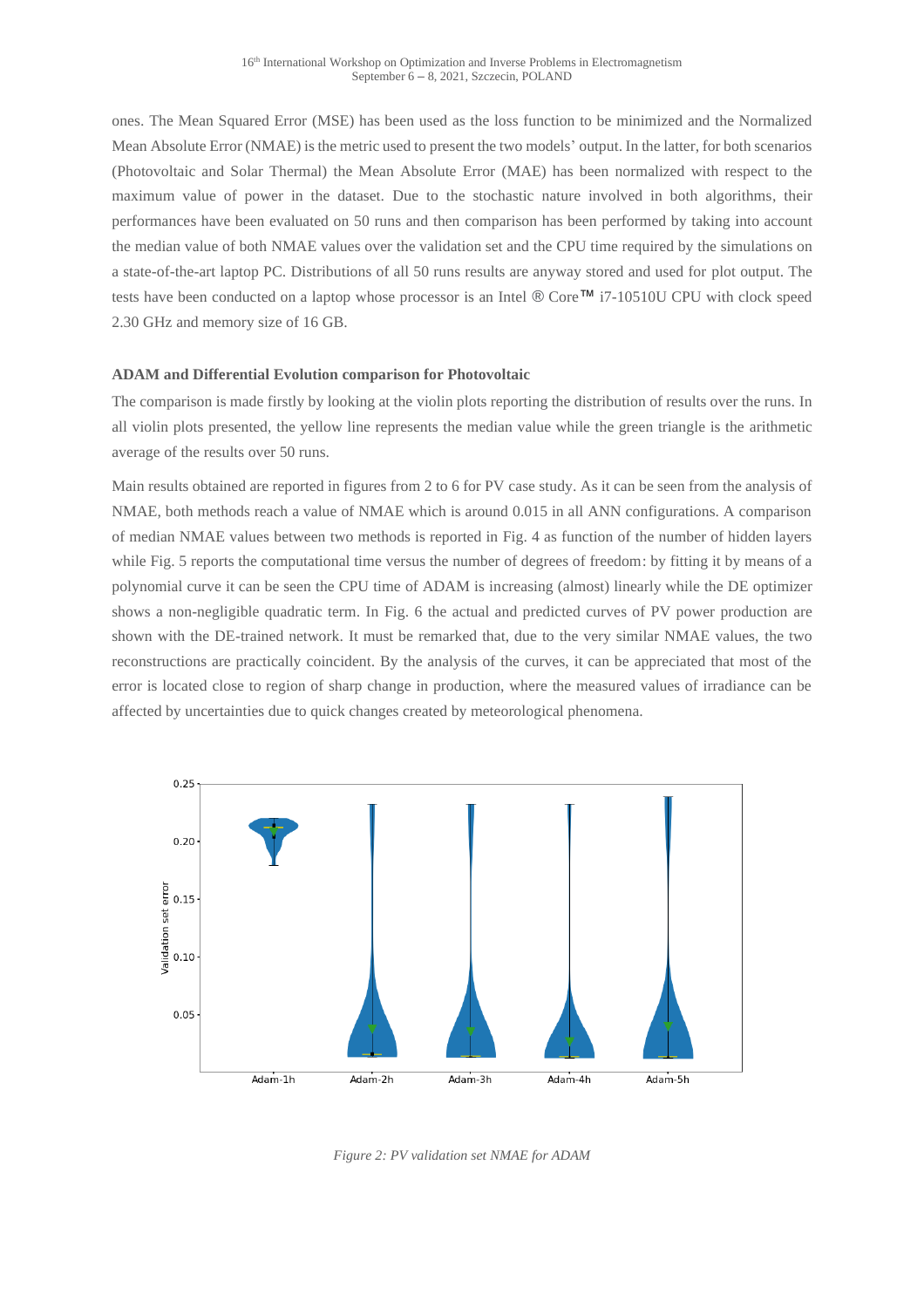

*Figure 3: PV validation set NMAE for DE*



*Figure 4: ADAM and DE NMAE median values comparison*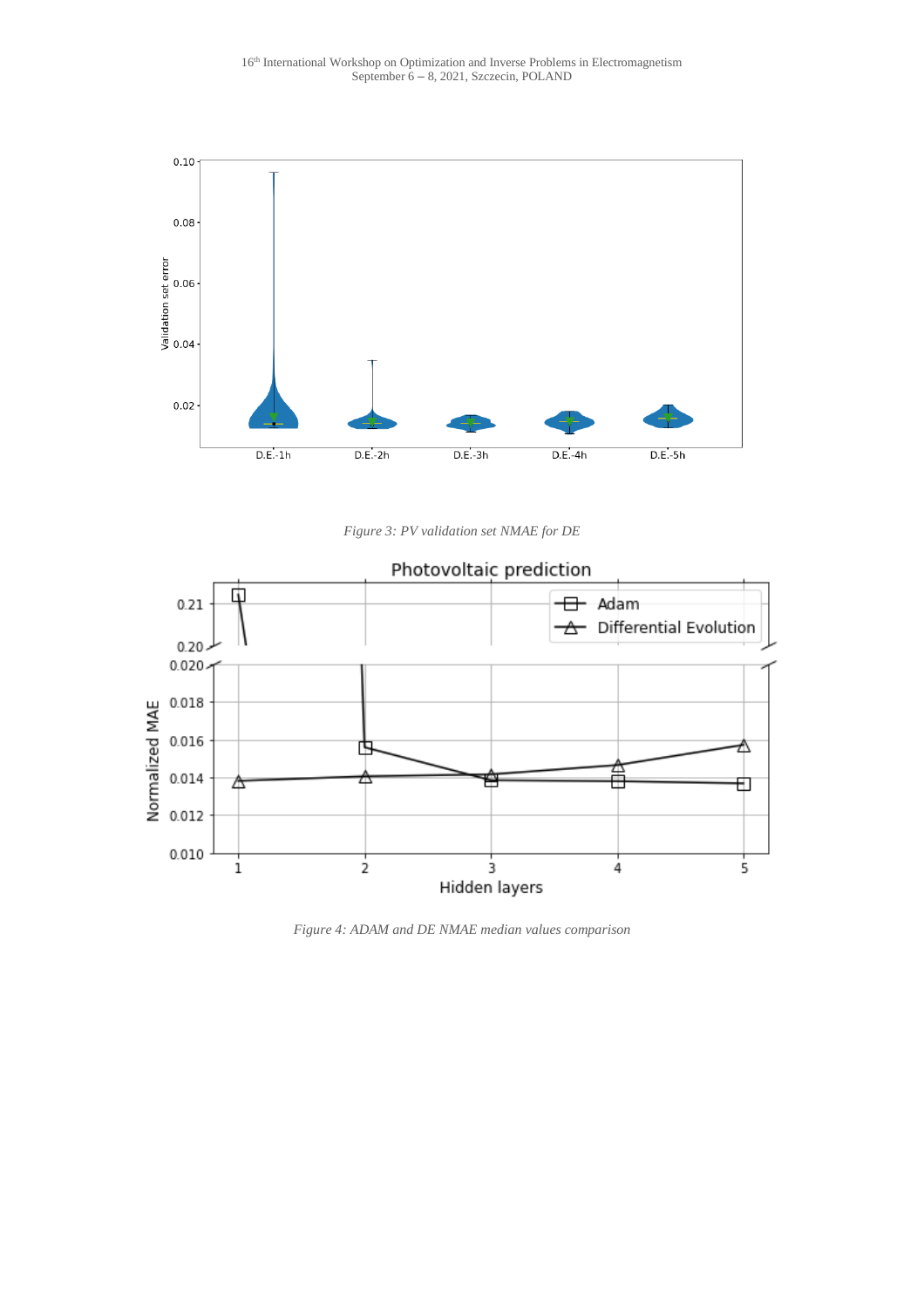

*Figure 5: ADAM and DE computational time*



*Figure 6: Photovoltaic prediction over test set. First week*

## **ADAM and Differential Evolution comparison for Solar Thermal**

Similar comparisons can be performed for the solar thermal test case. This time the problem to be estimated is more complex because the power production is not mainly depending on the solar irradiation but also the external temperature is playing an important role. The role of complexity can be seen in the behaviour of the NMAE values versus the number of hidden layers (fig. 7 and 8). Both methods reach error values larger with 1 hidden layer and their response improves for 2 and 3 hidden layers. ADAM trained networks seem to be steadily improving their performance with respect to the number of hidden layers, while DE error slightly increases for 4 and 5 hidden layers (fig. 9). Also in this case computational time of ADAM networks is increasing mostly in a linear way while DE ones seem to increase with the size of the network, after a minimum is attained at 3 hidden nodes (fig. 10). Power is again well reconstructed and, also in this case, the largest part of the error is located close to sharp changes in output (fig.11).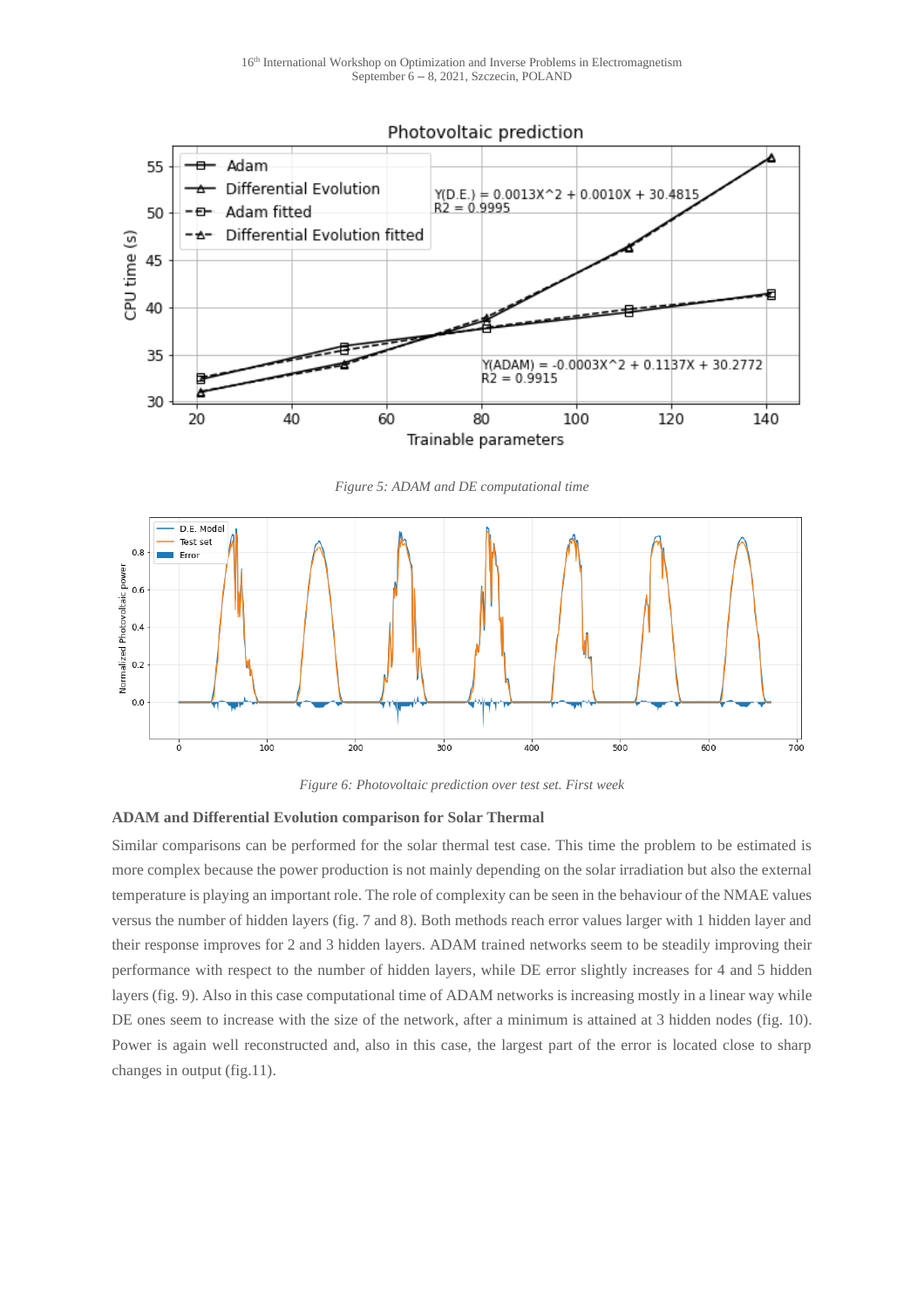

*Figure 7: Solar thermal validation set NMAE for ADAM*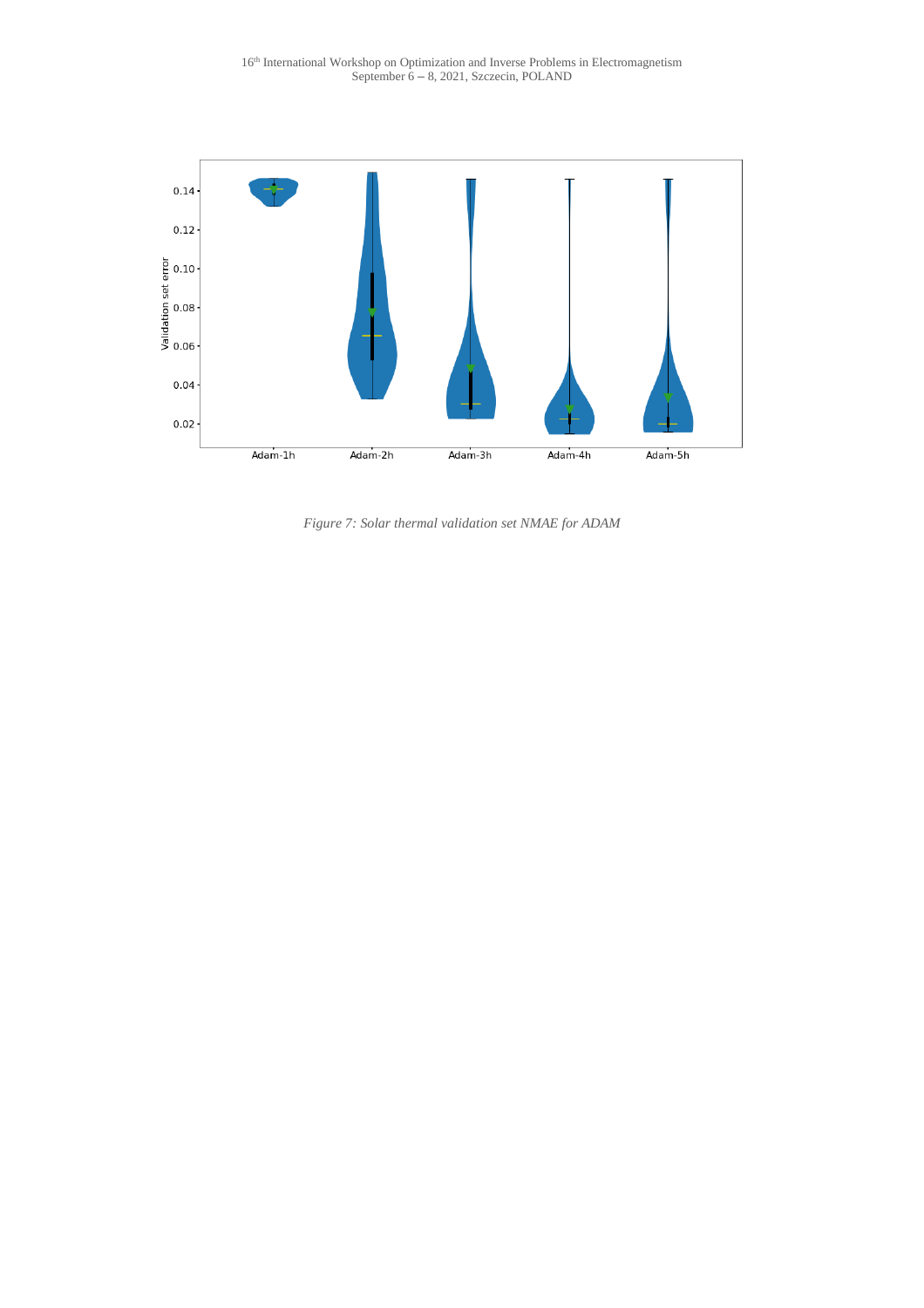

*Figure 8: Solar thermal validation set NMAE for DE*



## *Figure 9: ADAM and DE. NMAE median values comparison.*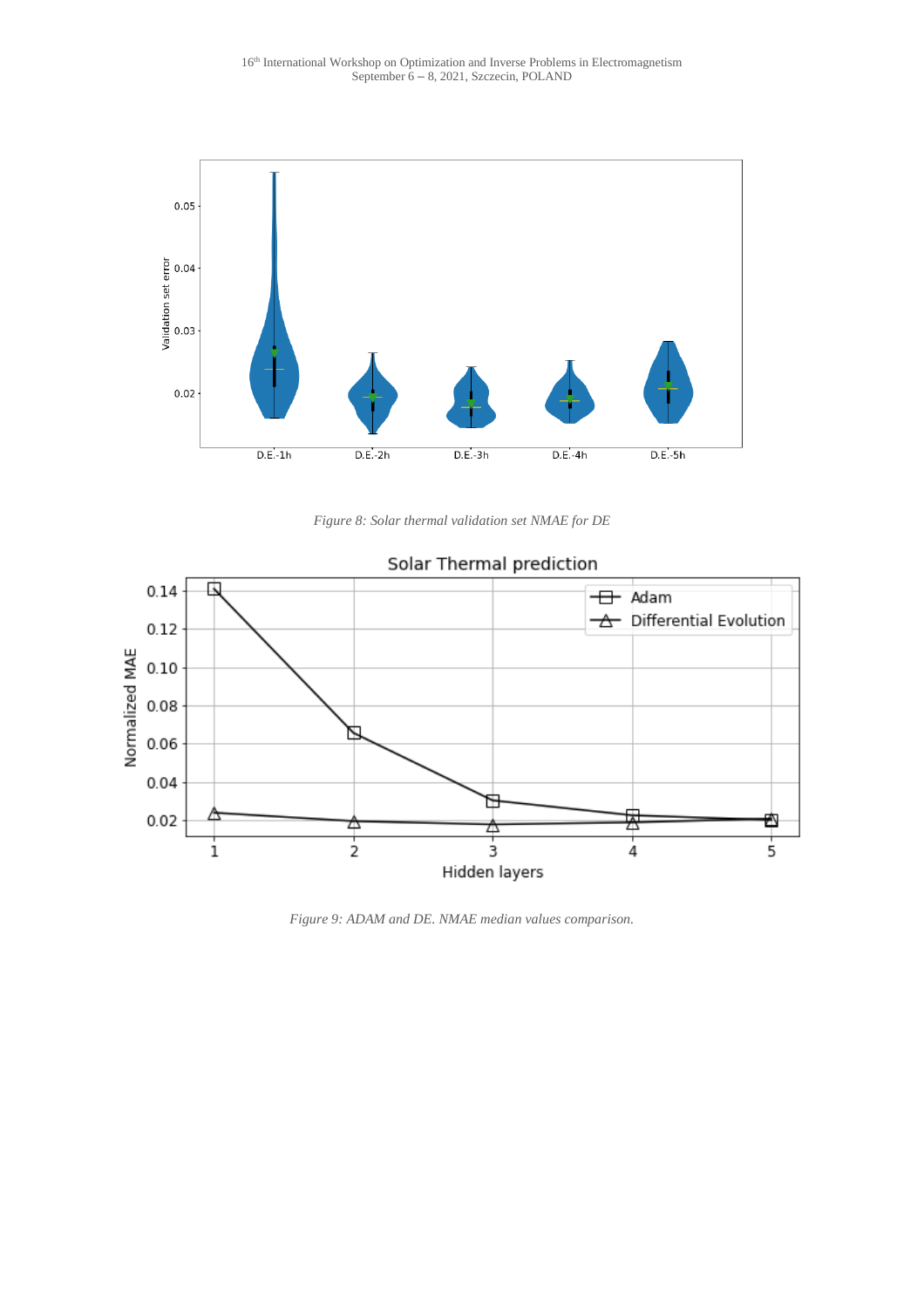

*Figure 10: ADAM and DE. Computational time.*



*Figure 11: Solar thermal prediction over test set first week*

By analyzing the behavior of the two methods in the 50 runs some differences between them can be outlined. In fact, in both test cases ADAM median and average values of NMAE are quite different (figs. 2 and 7). The existence of this pattern clearly depends on the presence of several outlying values among predictions (and hence in errors). This can be interpreted as a symptom of overfitting, which greatly increases variance of the model.

From the violin plots, it can be observed that, especially when employing two or more hidden layers, error distributions exhibit strong bimodality.

This is not true in the case of DE-optimized neural networks, whose errors tend to follow a unimodal, bell-shaped distribution. These results suggest that such metaheuristics-based methods are more robust to overfitting even if they require less fine tuning of training parameters. In other words, training procedures like the one based on DE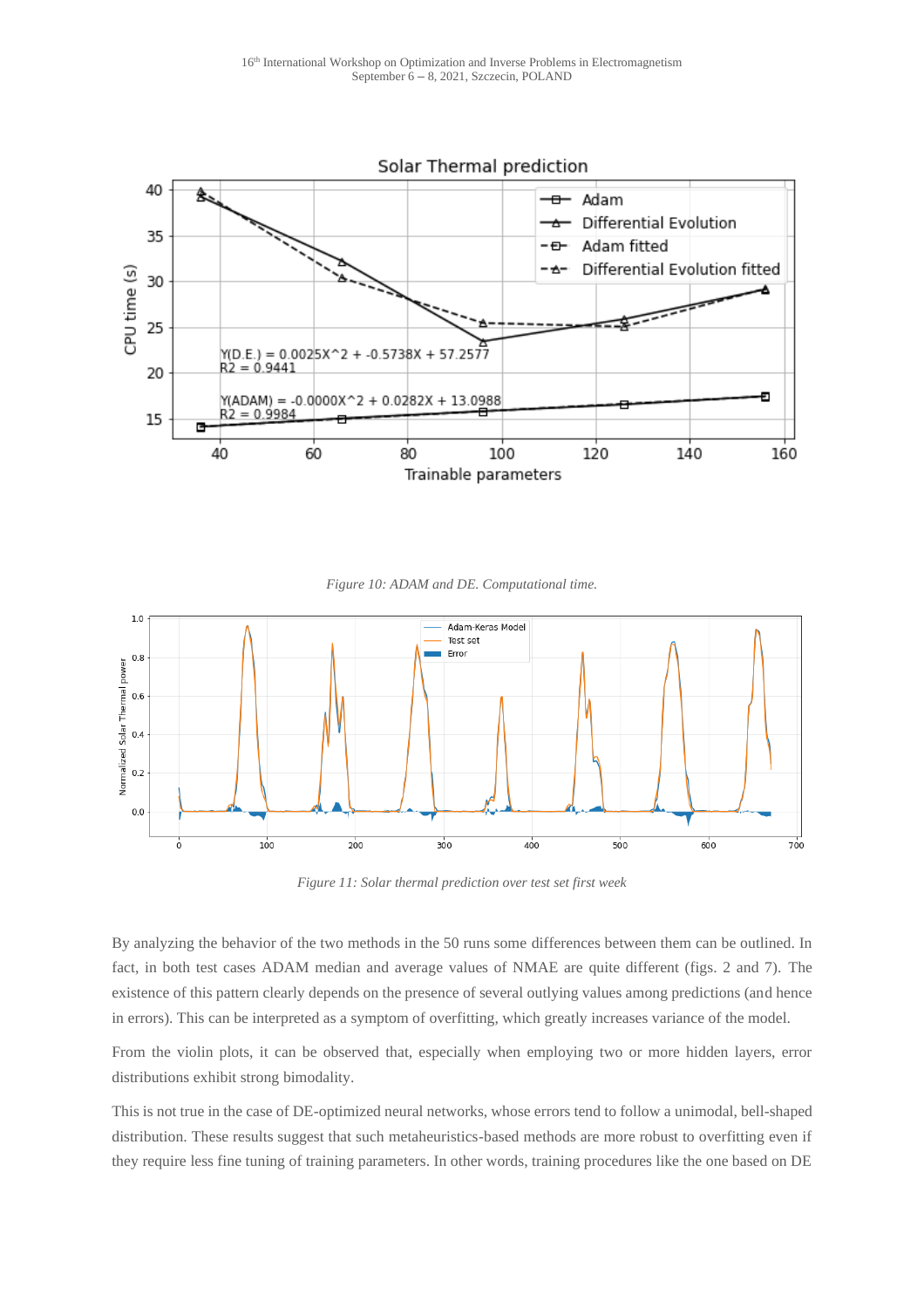allow researchers and technicians to further automate the development of neural prediction models, thus reducing the amount of time required.

In order to quantify this phenomenon, an outlier detection search has been performed. For the sake of interpretability, we employed the classical criteria of inter-quartile range (IQR), despite it assumes a gaussian (and hence unimodal) distribution of observations. This method highlights values that are significantly out of the range between 75th (Q3) and 25th percentile (Q1) in particular, defining the inter-quartile range IQR= Q3 – Q1, outlier values are detected if they lie out of the range  $(Q1 - 1.5 * IQR, Q3 + 1.5 * IQR)$ .

By using this criterion, it can be seen that ADAM results have a significant number of outliers in both cases (Figs. 12 and 13) reaching in some cases fractions close to 20%.



Photovoltaic - outliers

*Figure 12: Adam and D.E. error outlier detection for photovoltaic over 50 runs*



## Solar Thermal - outliers

*Figure 13: Adam and D.E. error outlier detection for solar thermal over 50 runs*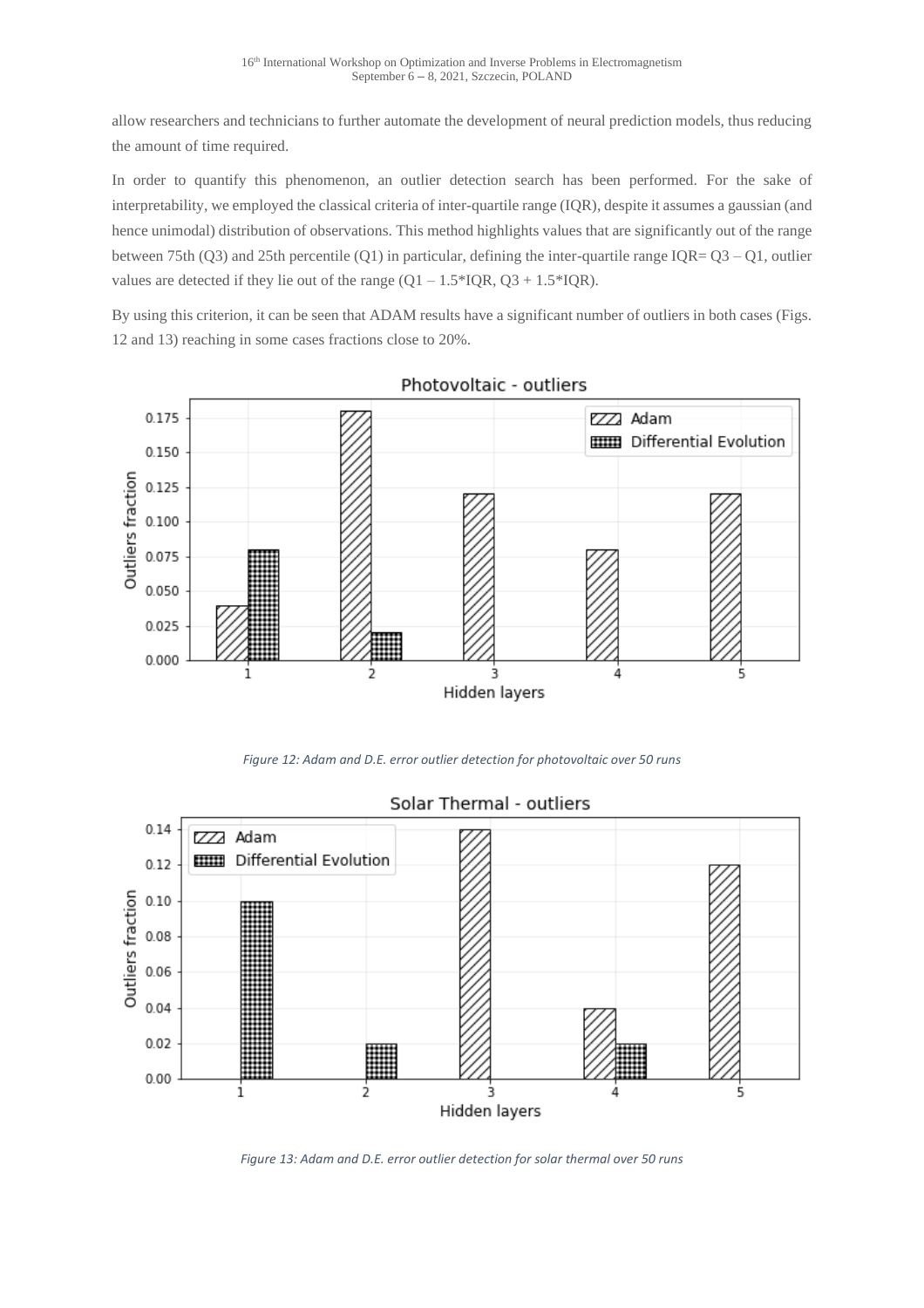#### **DISCUSSION AND PRELIMINARY CONCLUSIONS**

This work has allowed us to assess that a zero-th order optimization algorithm can reach performance values similar to those of more widespread training procedures based on first order minimization as ADAM. As the results obtained are relevant only to two cases, the analysis of results can only be preliminary, anyway some trends can be noted.

- 1. The two minimization algorithms have different behaviours: ADAM is faster and its computational burden seems to be only slightly increasing with respect to the size (number of degrees of freedom) of the problem. On the contrary, DE results appear to be more stable as it has been pointed out by an outlier analysis. These considerations are in line with those provided in [11] even if on completely different test cases.
- 2. Both problems are well tackled by a limited number of hidden layers and it seems that the error is not much decreasing with respect to the increase of the hidden layer numbers.
- 3. ADAM procedure computational costs are lower than those of DE but it must anyway be remarked that the present study compares one well established ADAM procedure with a research implementation of DE where some space for code efficiency increase is still foreseen.
- 4. Both problems have been analysed in terms of their outcomes but a future development will require an analytical definition of computational costs to point out possible trade-offs between accuracy and efficiency of the training procedures.

#### **REFERENCES**

- [1] N. I. Sapankevych and R. Sankar, "Time Series Prediction Using Support Vector Machines: A Survey,", 2009, IEEE Computational Intelligence Magazine, vol. 4, no. 2, pp. 24-38, May 2009.
- [2] F. Martınez-Alvarez, A. Troncoso, G. Asencio-Cortes 1, J. C.Riquelme, "A Survey on Data Mining Techniques Applied to Electricity-Related Time Series Forecasting", 2015, Energies 2015, 8, 13162–13193.
- [3] W. Kong, Z. Y. Dong, Y. Jia, D. J. Hill, Y. Xu and Y. Zhang, "Short-Term Residential Load Forecasting Based on LSTM Recurrent Neural Network,", IEEE Transactions on Smart Grid, vol. 10, no. 1, pp. 841-851, Jan. 2019
- [4] L. Gigoni, A. Betti, E. Crisostomi, A. Franco, Ma. Tucci, F. Bizzarri, D. Mucci (2017), "Day-Ahead Hourly Forecasting of Power Generation From Photovoltaic Plants", 2018, IEEE Transactions on Sustainable Energy, Vol. 9, NO. 2, April 2018
- [5] S. Leva, A. Dolara, F. Grimaccia, M. Mussetta, E. Ogliari, "Analysis and validation of 24 hours ahead neural network forecasting of photovoltaic output power", 2017, Mathematics and Computers in Simulation 131 (2017) 88–100
- [6] D. E. Rumelhart, G. E. Hinton, and R. J. Williams, "Learning Representations by Back- Propagating Errors", Nature, 323:533-536, 1986.
- [7] E. Barnard, "Optimization for training neural nets," in IEEE Transactions on Neural Networks, vol. 3, no. 2, pp. 232-240, March 1992.
- [8] S. Ruder, "An overview of gradient descent optimization algorithms", [http://sebastianruder.com/,](http://sebastianruder.com/) accessed on Sept. 29, 2021.
- [9] R.Storn and K.Price, "Differential Evolution A Simple and Efficient Adaptive Scheme for Global Optimization over Continuous Spaces", Tech. Report, International Computer Science Institute (Berkeley), 1995.
- [10] T. Eltaeib and A. Mahmood, "Differential Evolution: A Survey and Analysis", 2018, Applied Science, vol. 8, no. 10: 1945.
- [11] Baioletti, M.; Di Bari, G.; Milani, A.; Poggioni, V. Differential Evolution for Neural Networks Optimization. Mathematics 2020, 8, 69.